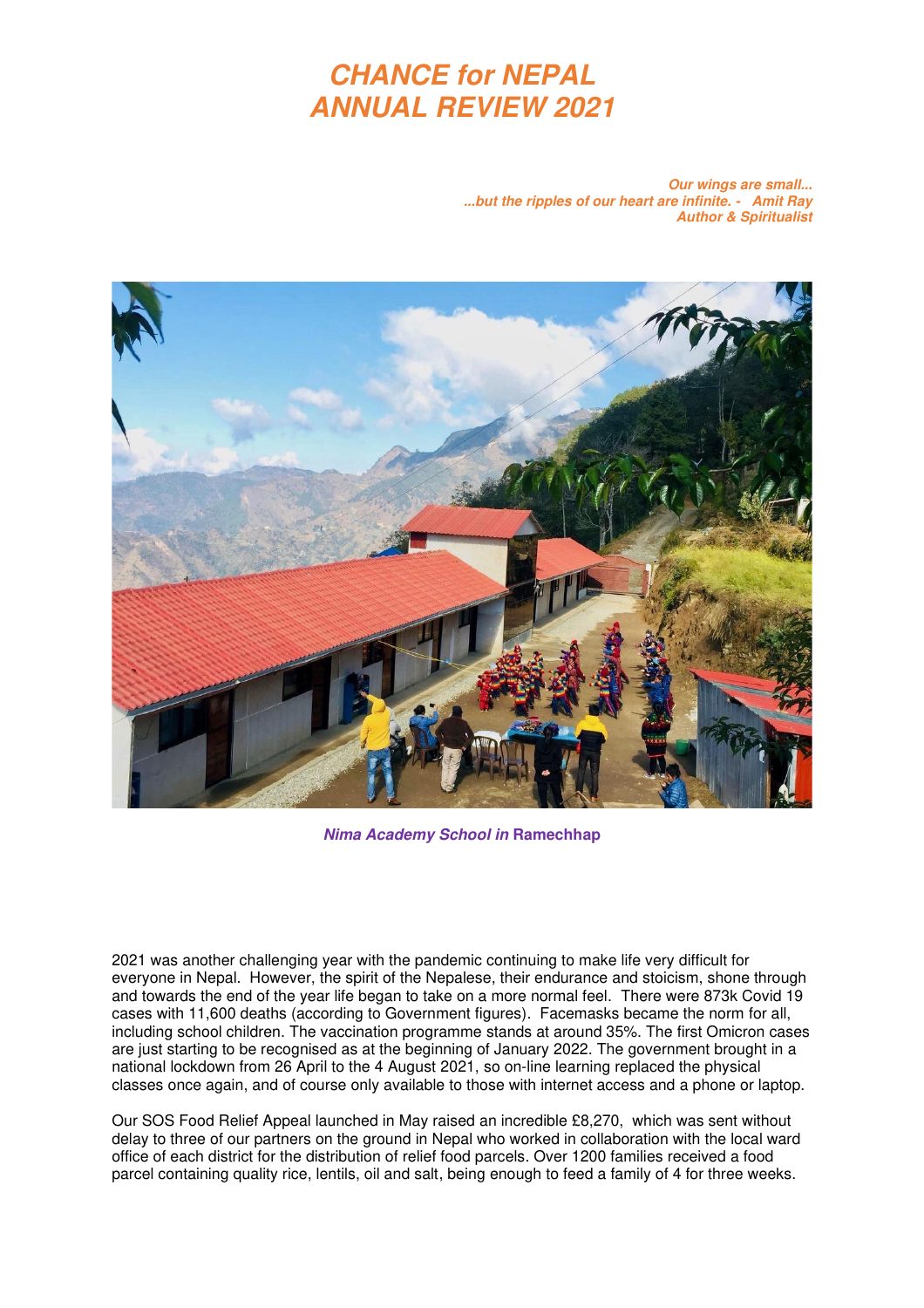#### **ACHIEVEMENTS IN 2021**

- Funded medicines for two remote health posts in Dang plus a nurse's salary.
- Funded 1200 anti-rabies vaccinations for dogs
- Provided Sports Equipment for Shree Secondary School, Chitwan
- Funded the building of a toilet block with handwash basins for Nima Academy and 2 water tanks
- Funded desks, chairs, white boards, playground and windows for Nima Academy
- 25 students are receiving educational sponsorship
- Funded over 1200 relief food parcels, each feeding a family of 4 for three weeks
- Funded a librarian in Dhubichour School, Dang.
- Funded two, 4-day vegetable skills training work-shops for 75 women.
- Provided warm winter jackets for 35 street children
- Funded the food bill for Papa's Children's Home with 23 children
- Funded two Tiffin Meal Programmes for 165 children in two schools
- Funded 618 Physiotherapy sessions, 514 family counselling sessions, 248 food baskets and 123 Goody Bags on the Burns Unit at the Kanti Children's Hospital.

#### **Donations**

| $\bullet$                       | Aerobytes                        | £10,000   |
|---------------------------------|----------------------------------|-----------|
| ٠                               | <b>Brampton Charitable Trust</b> | £ 5,000   |
| $\bullet$                       | Martin Gordon                    | £ 2,400   |
| $\bullet$                       | Valerie Lee                      | £ 1,500   |
| $\bullet$                       | Joanna Lumley                    | £ $1,000$ |
| $\bullet$                       | Hubert Wagner                    | £ 1,000   |
| $\bullet$                       | Jane Lewis                       | £ 1,000   |
| $\bullet$                       | <b>Geraldine Williams</b>        | £ 1,000   |
| $\bullet$                       | Lesley Rushton                   | £ $1,000$ |
| $\bullet$                       | Keith Payne                      | £ 1,000   |
| $\bullet$                       | <b>Suria Solutions</b>           | £<br>800  |
| $\bullet$                       | David Long                       | £<br>500  |
|                                 | St Mary's Church, York           | £<br>535  |
| $\bullet$                       | Joy Wemms                        | £<br>500  |
| $\bullet$                       | Iva King                         | £<br>500  |
| $\bullet$                       | lvy Tan                          | £<br>500  |
| $\bullet$                       | <b>York Unitarians</b>           | £<br>500  |
| $\bullet$                       | Peter & Rosie Gent               | £<br>400  |
|                                 | Donations under £300             | £ 3,583   |
| <b>Educational Sponsorships</b> |                                  | £ 8,410   |
| CHANCE 100 CLUB                 |                                  | £ 3,875   |
| Gift Aid                        |                                  | £ 6,890   |
| PayPal donations in 2021        |                                  | £ 2,779   |
| Virgin Money Giving donations   |                                  | £ 1,194   |

#### **FUND RAISING EVENTS**

| Total:                                  | £ 2,863 |  |
|-----------------------------------------|---------|--|
| Stephen Dennison - Cranleigh Art Centre | £ 400   |  |
| Lucy Evans birthday fund-raiser         | £ 190   |  |
| Andrea Matthews 'Table Top' Sale        | $£$ 427 |  |
| Steven Taylor - Couch to 5K.            | £ 806   |  |
| Crab Pot Café                           | £1.040  |  |
|                                         |         |  |

 **GRAND TOTAL in 2021 - £58,720**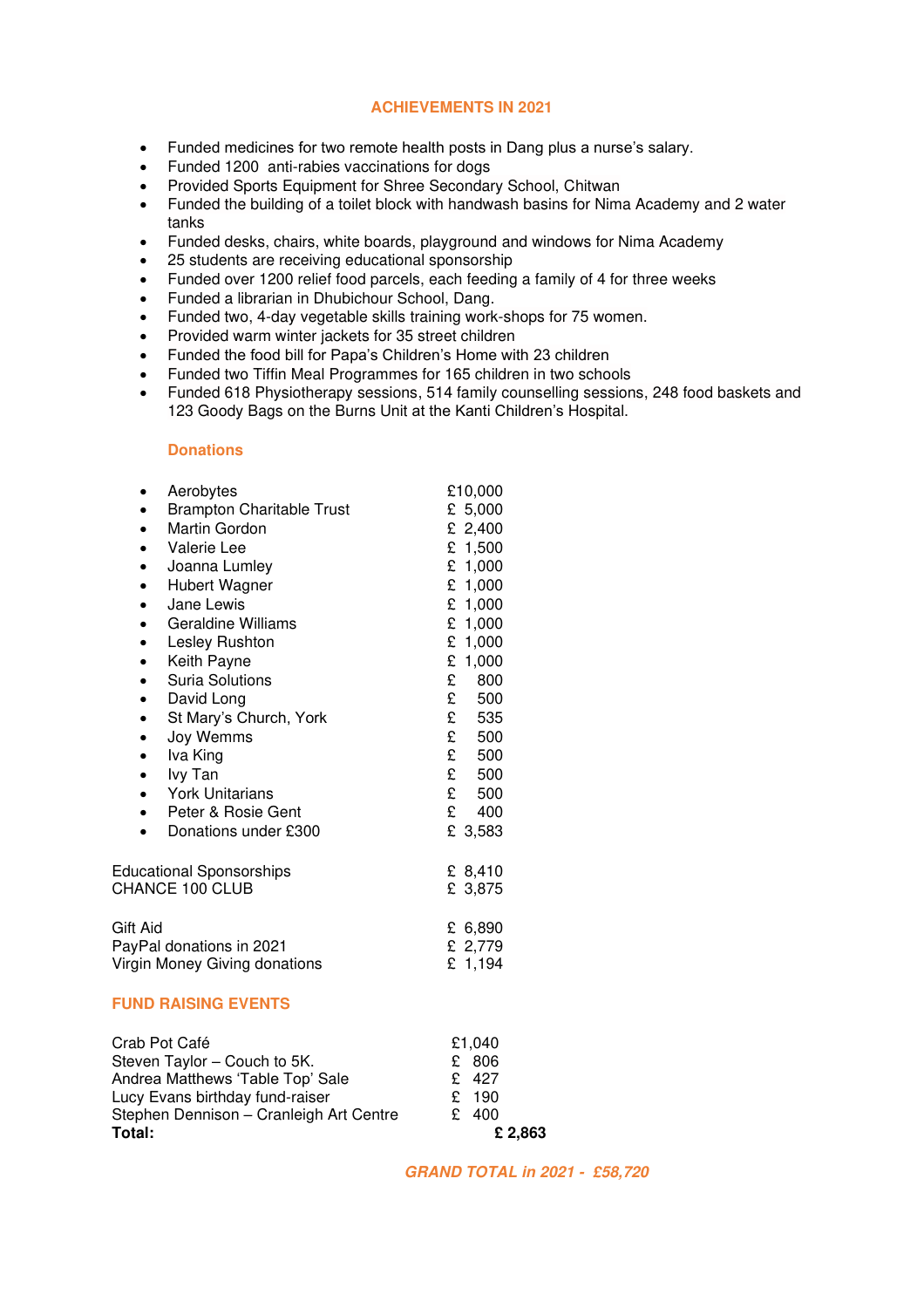During the first half of the year, as you will have read in our Summer Newsletter 2021, our fifth school building was opened, built by our long-term partner on the ground GMIN in Surkhet.

2 Vegetable Skills Training workshops for 65 underprivileged women, empowering them to earn money in their own right, enabling them to educate their children from the proceeds of what they sell.

Sports Equipment donated to Shree Secondary School, Chitwan

Medical Checks for 350 adults and children with Mountain Heart Nepal

School Equipment and water tanks for drinking water for Nima Academy and 1200 anti rabies vaccinations administered.

You can read in more detail about these projects in our Summer Newsletter on our website.

# **DURING THE SECOND HALF OF 2021**

### **Mountain Heart Nepal**

Mission Accomplished! Well done Mountain Heart Nepal (MHN) and all those involved in getting vital food supplies to 120 families in Langtang at the beginning of September. During the monsoon the rough terrain made it impossible to get much needed supplies to this remote area which was cut off for several months because of the destruction of the trails caused by the heavy monsoon rains.

We funded these relief food parcels for the Langtang mission which consisted of 25 Kg of branded rice, 5 kg of lentils , sugar, vegetable oil, salt and 2kg of wheat flour, enough to feed a family of four for three weeks. We funded three such food relief missions with MHN in other remote areas with over 420 families with MHN receiving this aid.



*Food Distribution MHN*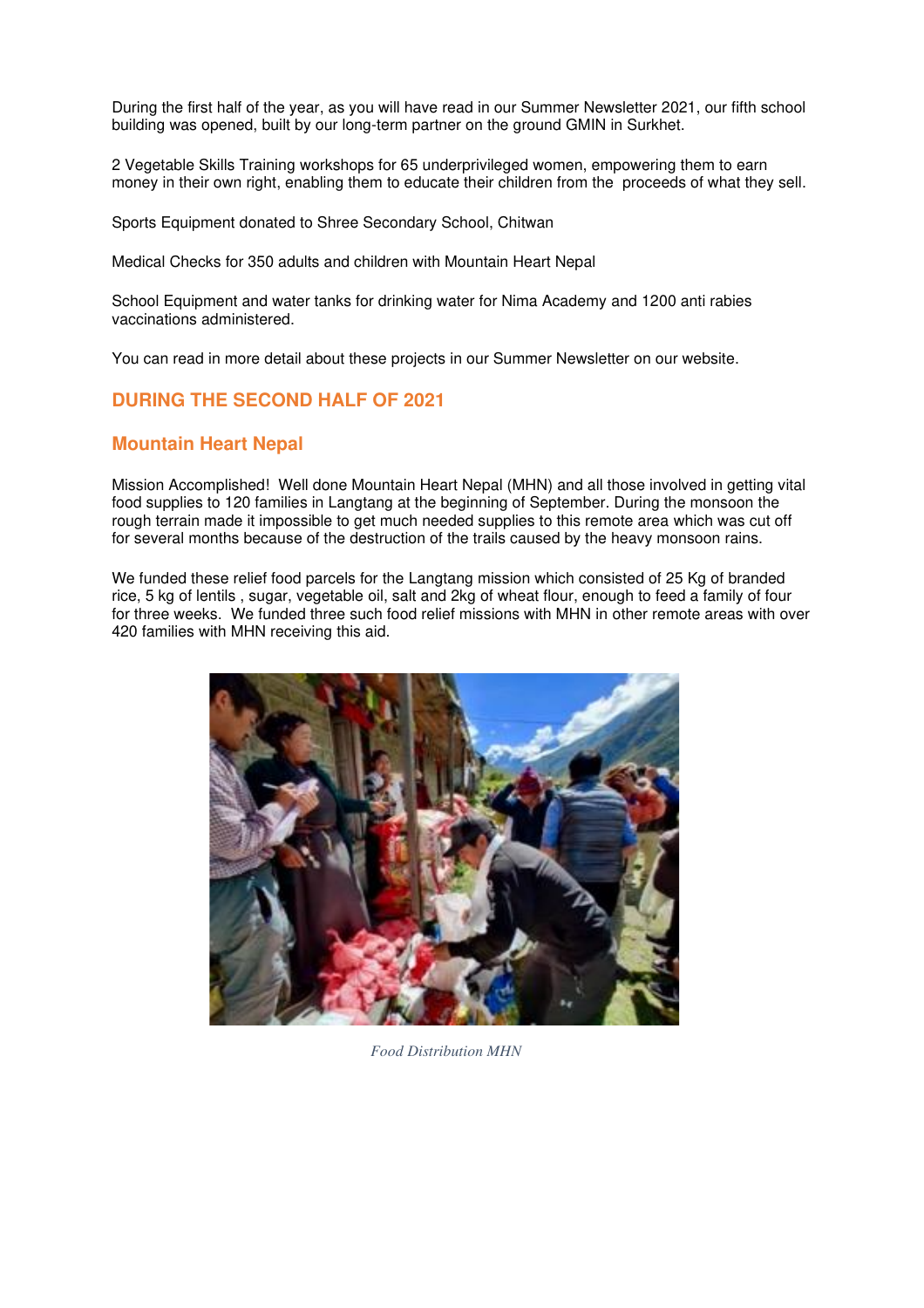Langtang is a popular tourist trekking area, with no road access. The valley is heavily dependent on tourism for income. Avalanches and landslides following the 2015 earthquake had completely destroyed the village killing around one-third of the population. A new Langtang village was built 100 meters above the ruins of the old one. New tea houses were built and so were the trails which slowly recovered from the physical and economic damage. However, COVID-19 and lockdown further impacted tourism which had started to pick up, depriving many locals of regular seasonal income and pushing them into huge debts.



*Vital supplies on their way to Langtang* 



*Langtang distribution* 

With **MHN**, we supported a telephone helpline with a qualified counsellor in Hetaurda in conjunction with the Plymouth Rotarians, enabling people in remote areas access to professional advice on what to do if they suspect Covid. This was helped by a radio jingle transmitted daily giving out the free number to call.

# **Hospital Update with Mountain Heart Nepal**

The construction workers are busy building a modern 4500 square-foot main complex of **Siddhasthali Rural Community Hospital**. The workers have completed the construction of the oxygen plant building, the formwork of the second storey of the main complex and are now working on the walls, partitions and external finish.

The ground floor will have an emergency & radiology department, reception, sterilization room, minor OT and laboratory, while the first and second floors will hold the patient units, administration and a meeting hall.



**How the new hospital will look.**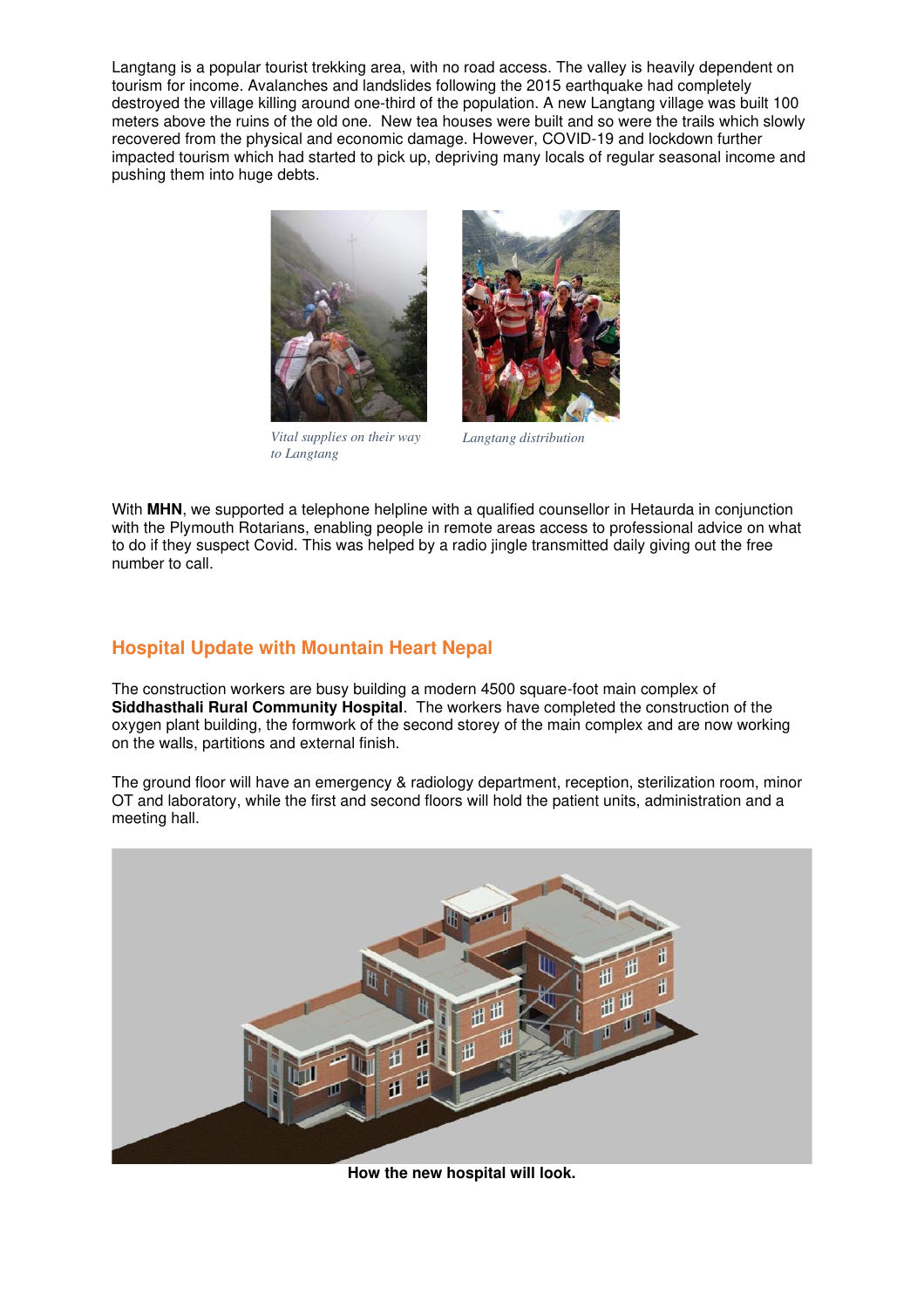# **Siddhasthali Rural Community Hospital Update**

The construction of the Siddhasthali Rural Community Hospital progressed to the second storey by the end of 2021, and the workers are now working on the walls, partitions and external finish. In addition, the hospital received funding of USD 106,120 to set up an oxygen manufacturing plant. The construction of the building to house the oxygen plant has now been completed and set up. The hospital is projected to complete during 2022, and once built, will serve patients from underserved populations, including low-income families, elders, people with disabilities, and will provide a range of inpatient, clinical, and diagnostic services.

The COVID-19 and continuous lockdown caused several delays in the construction work due to layoffs when many workers returned to their village to take care of their families who suffered from the infection. As well as during the monsoon, we saw furlough labourers for harvesting crops.

Additionally, the construction materials and the transportation costs went up due to the COVID-19 induced lockdown for a prolonged period which significantly affected the availability of the funds to complete the project. However, we continued our construction work despite being short-staffed and financial distress - we need your support to complete this project.

"I would like to thank our partner organisation, CHANCE for NEPAL, for supporting the hospital in various ways. A beautiful sensory garden dedicated to Jenny Bradshaw will be built in the hospital with support from her parents (Dave and Jackie) and CHANCE for NEPAL. Because of the initiative of CHANCE, the hospital garden will be designed for free by Andy Sturgeon, 8 times gold medallist at the Chelsea Flower Show.

CHANCE has also raised funds to support 15 hospital beds, an incubator, wheelchair, ECG machine and by offering two disadvantaged women from the local area to attend a vegetable skills training course with the Women's Cooperative Society. The training will enable the women to return to the hospital site with the knowledge (and support for each other), to grow vegetables which in turn they will sell to the hospital to feed staff and patients.

I am very thankful for the assistance to date from CHANCE and it has kept me inspired to keep going". Dr Aban Gautam - Founder, President, Mountain Heart Nepal

More information about the hospital is available from its website: [www.siddhasthalihospital.org](http://www.siddhasthalihospital.org/) 

#### **NIMA ACADEMY**

Bimala Ghising, co-founder of the Nima Academy is one very special lady! She and her sister are working tirelessly to provide an excellent education for 60 students, with the intention to build up to over 130 students in time. The new school is set in the remote area of Doramba, Ramechhap (which stands at 3400m above sea level) and is now fully operational. The school is run on Buddhist lines and at the start of each day the children line up outside for group exercises and singing. This is followed by meditation inside. The teacher pupil ratio is high and there is an even split between boys and girls. Children bring their Tiffin (packed lunch) to school and those whose parents are struggling financially are given a free school meal. Montessori teaching aids are used extensively, encouraging children to work things out for themselves with guidance from the teachers. There are 6 classrooms and a library room. Six of the children walk 5 hours every day from home to school and school to home!



During the year we funded school desks, chairs, whiteboards, books and sports equipment through a generous donation from The Bramptom Charitable Trust, who are donating £1,500 to the school annually.

Sharon Yuen, a long-term supporter of CHANCE has funded two new water tanks and the pipe work installation giving the children drinking and washing water.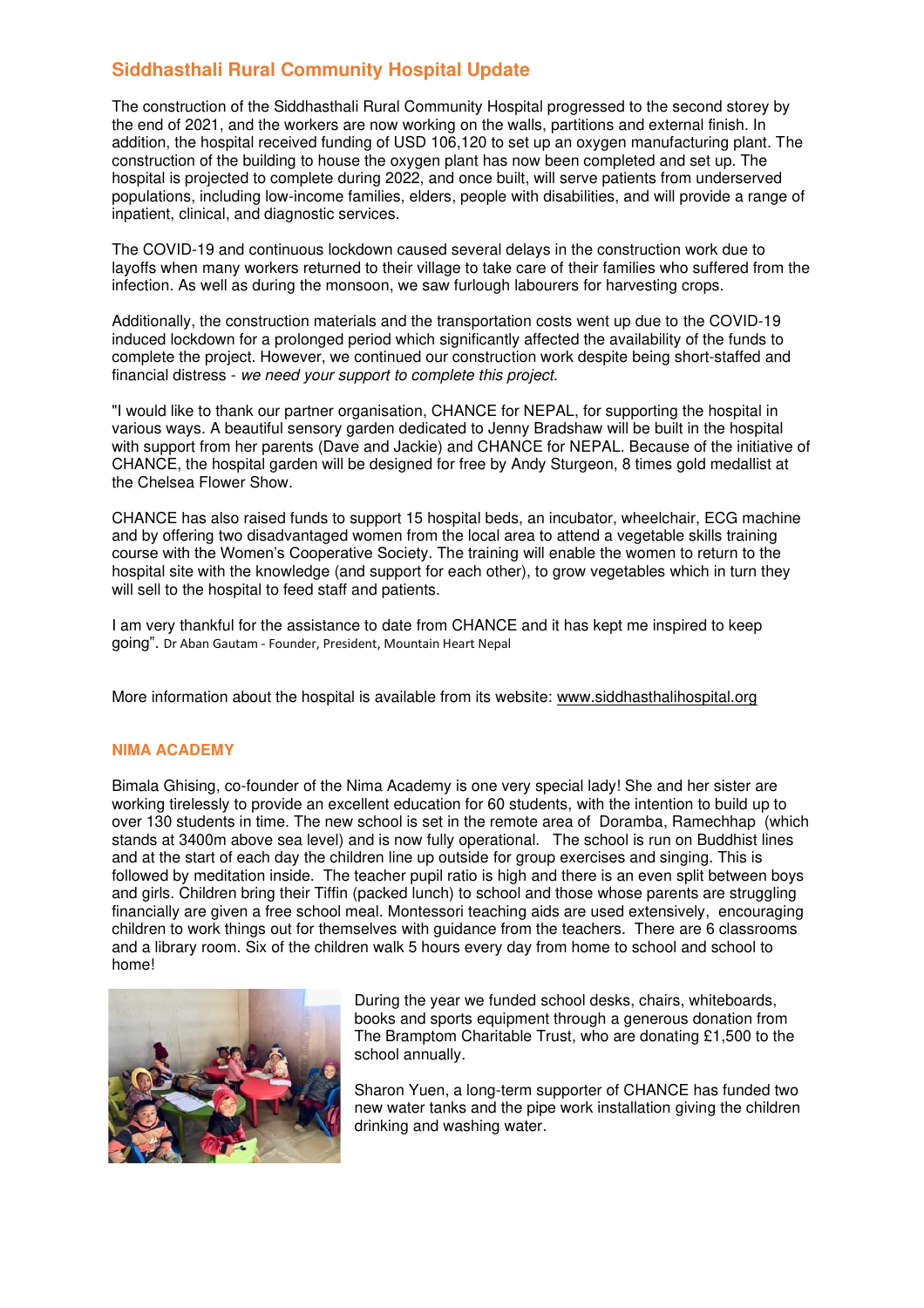CHANCE has funded the building of a toilet block with basins, and windows for the classrooms having windows on each side of the classroom gives as much natural light as possible. Power cuts and an inconsistent electricity supply means there are no lights in the classrooms, so natural light is a must.

# **A nurse's salary and Medicines for two Health Posts**



We funded medicines for two remote Health Posts, one in Kaptney the other in Dubichour in the region of Dang. The Health Post in Kaptney has been operating for the past four years and we funded the new building in 2018. Numbers increase year by year and in 2021, 2018 patients were seen in Kaptney and 2561 in Dubichour. We also funded the salary of a qualified CMA nurse. There is no electricity or phone network in the area so people in nearby villages depend on having a nurse to meet their medical needs. There is very limited public transport to the nearest city and often a long walk to the **one** bus a day, incurring the expense of an overnight stay in the city, and to catch the bus back the following

*Kaptney Health Post* 

day, preventing many from seeking medical help because of the financial strain!

Our fourth year of support at Dhubichour School in Dang where we fund the salary of a librarian there is a well-stocked library where students go if the teacher is sick, or for the sheer enjoyment of reading.

We funded a dental and hygiene workshop at Kaptney School for 65 children who each received a toothbrush, paste, soap and flannel.

We have been working with the brilliant organisation **Grassroot Movement in Nepal** (GMIN) for over 10 years. In this time, we have funded 5 new school buildings, several teacher training workshops, a new one roomed dwelling for a family who lost their home in a landslide. Built a Health Post in Dang.

*Dental & Hygiene Workshop*

# **KANTI CHILDREN'S HOSPITAL**

With our long-term partner of 15 years, BVS (Burns Violence Survivors) we continue to support physiotherapy and family counselling at the Teaching Hospital as well as at the Burns Unit at The Kanti along with nutritional food baskets and Goody Bags to all children coming onto the Burns Unit. Each month BVS send their comprehensive report detailing the patients CHANCE has helped.

Pooja is aged 3 and from the district of Sarlahi which lies 220 kms from Kathmandu. She has an older<br>sister and two older brothers. Her father works the

sister and two older brothers. Her father works the mother looks after the family. Her mother was preparing a preparing a meal of vegetable curry on an open fire when **Poole curry on an open fire when** Poole Curry on an open fire when Poole Curry of Poole came in the Poole came in the Poole came in the Poole came in the Poole came in the Pool running inside and accidentally tumbled onto the curry and was badly burnt. Immediately her mother mother mother mother applied ointment to the wound and she was taken to the to the to the nearest district hospital where she received first and the state of the state aid treatment. She suffered 15-20% deep burns to her hand, arm, chest and thigh, bottom and foot. After four days, due to days, due to the lack of burns facilities she was transferred to the Burns the Burns the Burns Unit at the Kanti Children's Hospital where she



*Pooja* 

underwent a skin graft and two debridements. After three weeks she was well enough to be discharged.

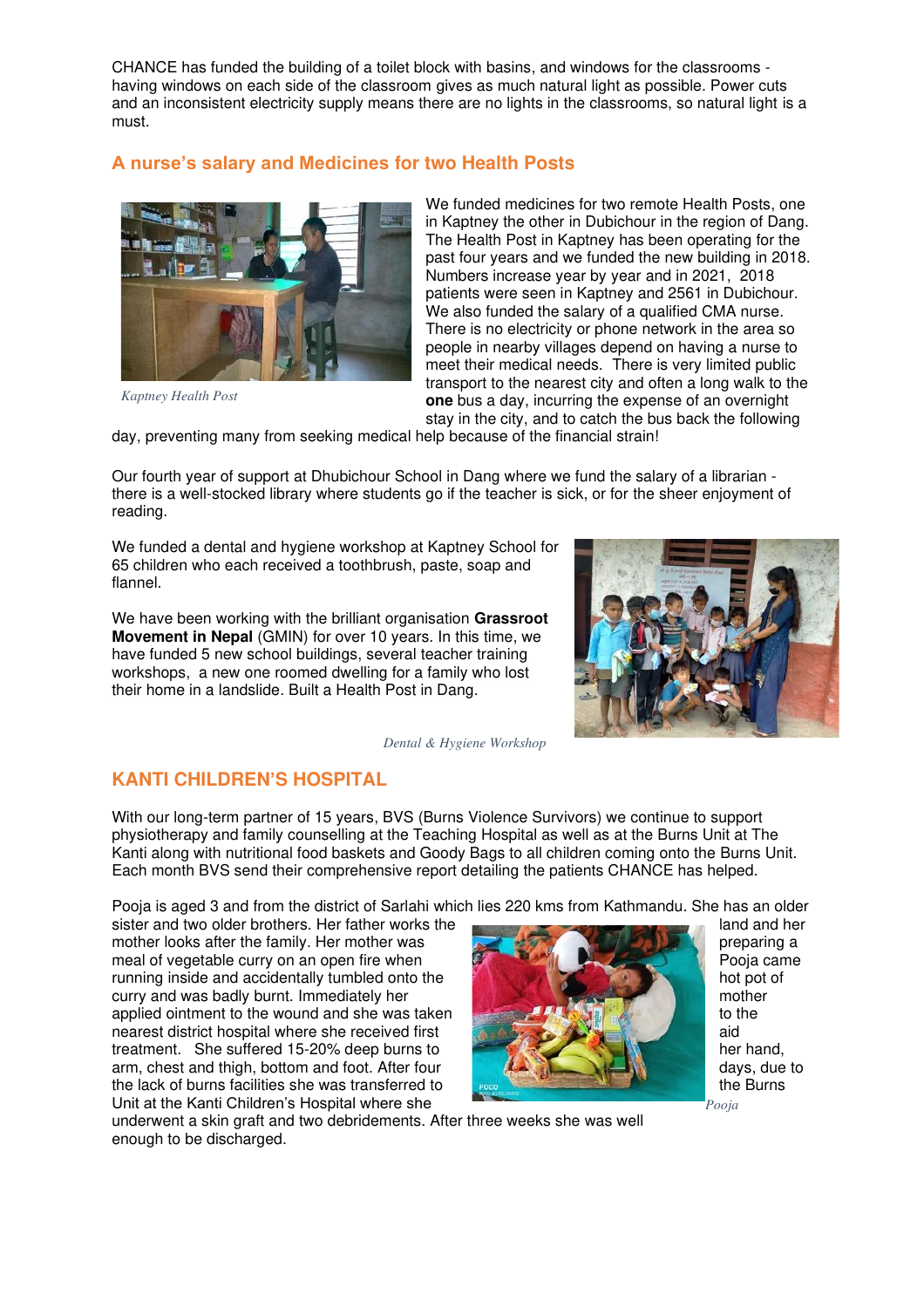

*Santosh* 

Santosh is aged 2 and lives with his parents and sister in Kathmandu. His father farms land and his mother cares for the family. His mother was washing dishes outside and Santosh and his sister were sitting close to an open fire to keep warm when suddenly Santosh's clothes caught alight. His mother came running in and immediately poured cold water over the wound and called her husband. At first Santosh was taken to Jaiarkot Hospital where he was given pain killers, then transferred to Bheri Hospital where he stayed for 5 hours. Because of the severity of his wounds he was transferred again to Kirtipur Hospital, a private hospital. Unbelievably, he was refused treatment there because his parents couldn't afford to pay due to their poor financial status. He was then transferred to the burns unit at the Kanti. He suffered 10%, 2nd degree burns to his head, face, chest and hand. After several

weeks he was well enough to be discharged home. It is an absolute tragedy and incomprehensible that he was refused treatment because his parents had no money. One cannot imagine the feelings of panic and desperation by them.

Kabita is 8 months old and lives with her parents in Dharding which lies 50km from Kathmandu. Her father had gone to market to buy seeds and her mother, who is hard of hearing, had prepared lunch but then forgot to completely extinguish the open fire. She left Kabita asleep at home alone and went to the forest to cut grass to feed their cattle. Kabita woke up and put her left leg in the hot embers of the fire. She suffered 7%, 3<sup>rd</sup> degree burns to her leg and foot. Her mother returned home and called her husband to come quickly and he took Kabita to the nearest health post for first aid treatment. After 22 days, her wounds became infected and she was referred to the burns unit at the Kanti. Tragically she needed to have her toes amputated on her left foot.



*Kabita* 

#### Names changed for protection and permission granted by parents to share their story.

The most common accidents I see are from open cooking fires, and cords from electric kettles left within reach of tiny hands or hot liquids left on the floor to cool.

A split second is all it takes to change a life forever! Reading the cases above, it's important to put into context how so many of these tragic accidents happen and with such frequency. Open fires used for cooking and warmth are often made on the dirt floor. Conditions in the home, often just one room, are very cramped with poor ventilation. Father may be working away in another country sending home money for the family, or working as farm labourer, mother at home looking after 2, 3, or more children. Cooking always from scratch, little in the way of cupboards and work surfaces, no convenience foods, or takeaways here! Children playing rough and tumble as they do, around her feet, a pot of water, soup, lentils cooking on the open fire, or put on the floor to cool and there it is, a disaster waiting to happen!

Each year, we fund an emergency fund of £1,000 for BVS to help families on the lowest income and in dire circumstances. As you have read, many patients travel great distances to reach the Kanti they have little money to return home or buy necessary medicines and food for the journey once they leave the hospital so are helped by this fund.

BVS do a truly amazing job and Chance have been supporting BVS for over 15 years. Should anyone like to donate specifically to increase this fund so we can do more, please contact me: **info@chancefornepal.org**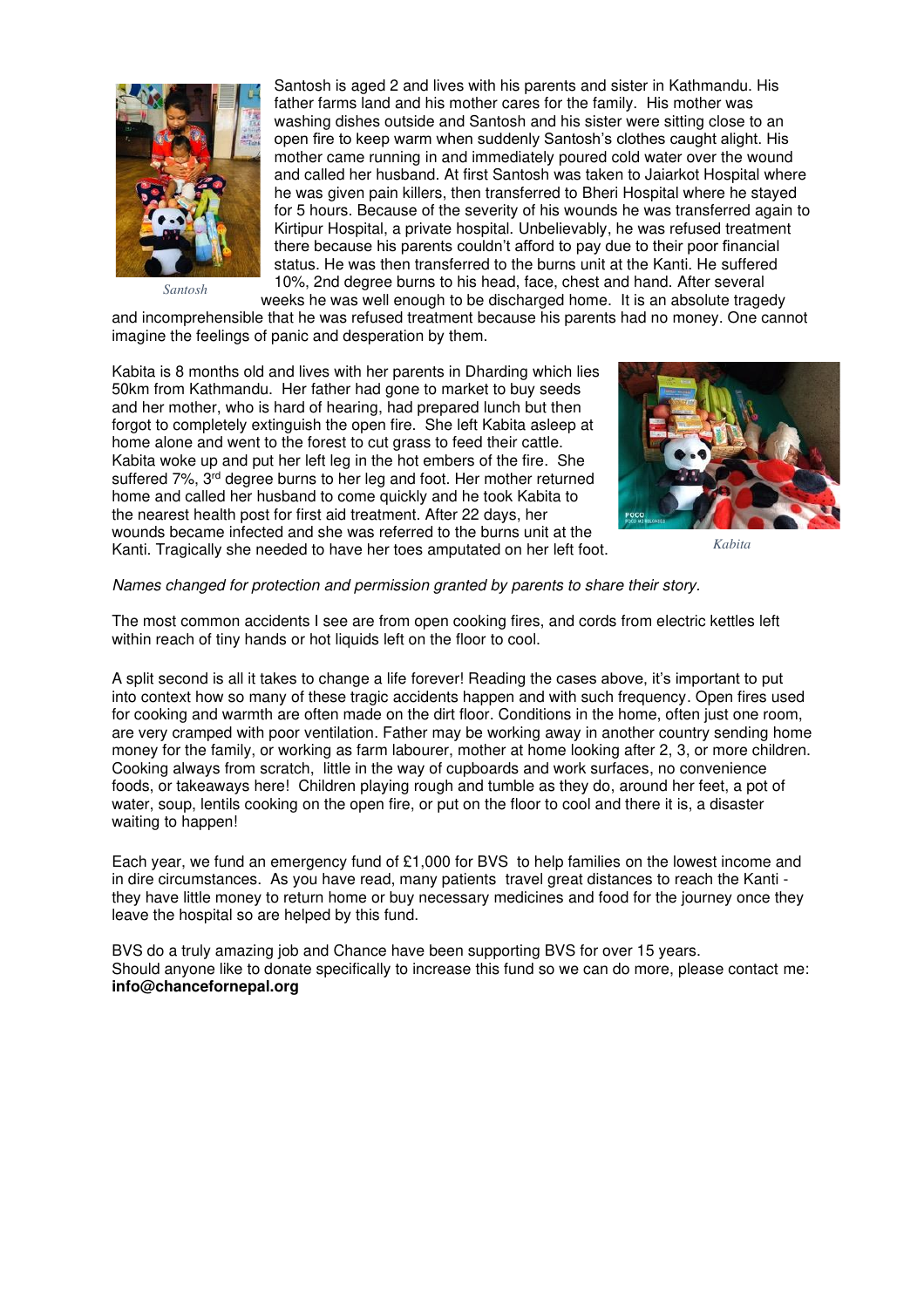# **Sneha's Care Animal Shelter** – **Anti Rabies Vaccinations**



*Rabies Vaccinations* 

Sneha's Care, established in 2014 by animal advocate Sneha Shrestha to protect street and community dogs from torture, cruelty or ill usage of any kind. Each year in Nepal, approximately 16,000 people are treated for dog bites and up to 200 die an excruciatingly painful death from rabies, most of them children, with up to 500 animal deaths. Our support for the fourth year running funded 1200 anti rabies vaccinations. Vaccinating dogs is the most costeffective strategy for preventing rabies in people. Sneha is an exceptional young woman who dedicates her life to the wellbeing of animals.

#### **Shenpen**

**Shree Mitra Adharbhut Vidhyalaya** (MAV) . Our initiative to have a mini library with a good selection of books for each classroom was fulfilled at MAV thanks to our long-standing partner on the ground **Shenpen**, who organised the purchasing of books and a wall hanging to store them fitted in each classroom. The students in this school come from very poor backgrounds and never get the chance to read the books that are out of their syllabus or for pleasure. Now, with lots of story books to enhance their imagination and targeted for their age, story time is fun and opens up the enchanting world of adventure and dreams and hopefully develops a lifetime habit of reading. What child doesn't like to be told a story! Such a simple pleasure, but



*MAV Mini Library* 

here a gift! MAV is a government school and apart from exercise books, text books were scarce. Thank you to Jane Lewis and Ivy Tan for funding books through CHANCE for the third year.



*MAV Tiffin Programme* 

We continued to fund the Tiffin Programme for the poorest children at MAV from kindergarten to grade 5, providing a hot nourishing snack in the middle of the day, giving full tummies so better concentration during the school day. Numbers at the school rose when Tiffin was introduced 4 years ago as parents in this poor neighbourhood were grateful for their child to have this meal, maybe their first of the day! During lockdown, the most disadvantaged children continued to receive Tiffin.

Through Shenpen, we also funded two vegetable skills training workshops with Women's Co- operative Society (WCS) earlier in the year - warm winter jackets for 35 homeless children – and rabies vaccinations with Sneha's Care.



*Winter Jackets*